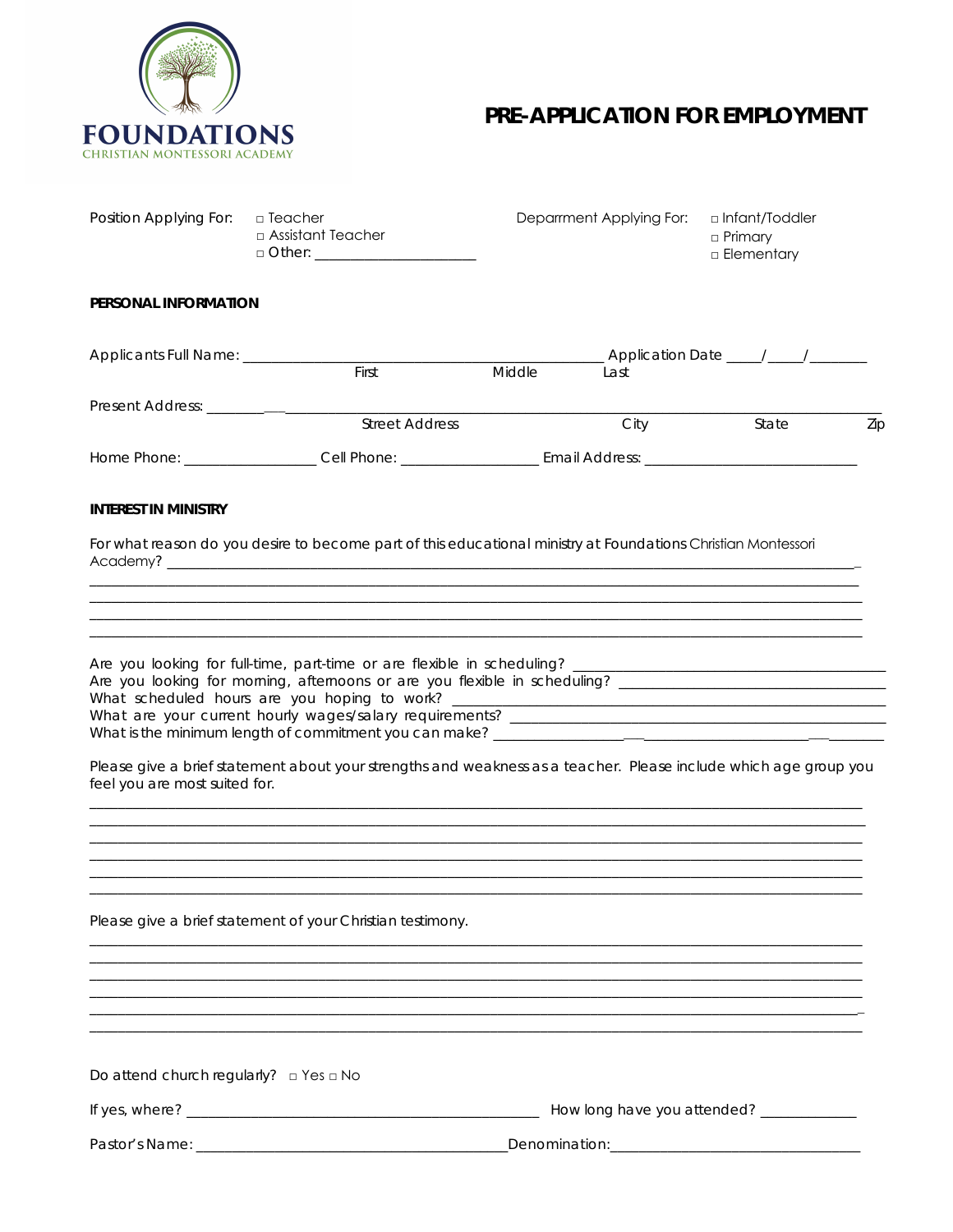### PROFESSIONAL INFORMATION

Institutions from which you have a degree, certification or have attended:

High School:

| College/University:                                                                                                                                                                                                                                          |  |  |                                                          |
|--------------------------------------------------------------------------------------------------------------------------------------------------------------------------------------------------------------------------------------------------------------|--|--|----------------------------------------------------------|
|                                                                                                                                                                                                                                                              |  |  | Dates Attended ___/______ to ___/______ Degree__________ |
|                                                                                                                                                                                                                                                              |  |  |                                                          |
|                                                                                                                                                                                                                                                              |  |  |                                                          |
| Technical/Other:                                                                                                                                                                                                                                             |  |  |                                                          |
|                                                                                                                                                                                                                                                              |  |  |                                                          |
|                                                                                                                                                                                                                                                              |  |  |                                                          |
|                                                                                                                                                                                                                                                              |  |  |                                                          |
| Please list any additional schooling/training/certifications i.e. State Mandated Hours, CDA, First Aid, CPR, Etc.<br>(Please be sure to give completion dates and/or expiration dates. Be prepared to submit copies of training or other<br>certifications): |  |  |                                                          |
|                                                                                                                                                                                                                                                              |  |  |                                                          |

Per state law, specific training, certification and annual in-service are required for this position and for continued employment. Are you willing to take classes and/or additional trainings?  $\Box$  Yes  $\Box$  No

# EMPLOYMENT HISTORY INFORMATION

Previous employers in early childhood education field or within the past 2 years:

| Job Title <b>Example 20</b> Brief Job Description <b>COVID-100</b> Brief Job Description <b>COVID-100</b> |  |  |
|-----------------------------------------------------------------------------------------------------------|--|--|
|                                                                                                           |  |  |